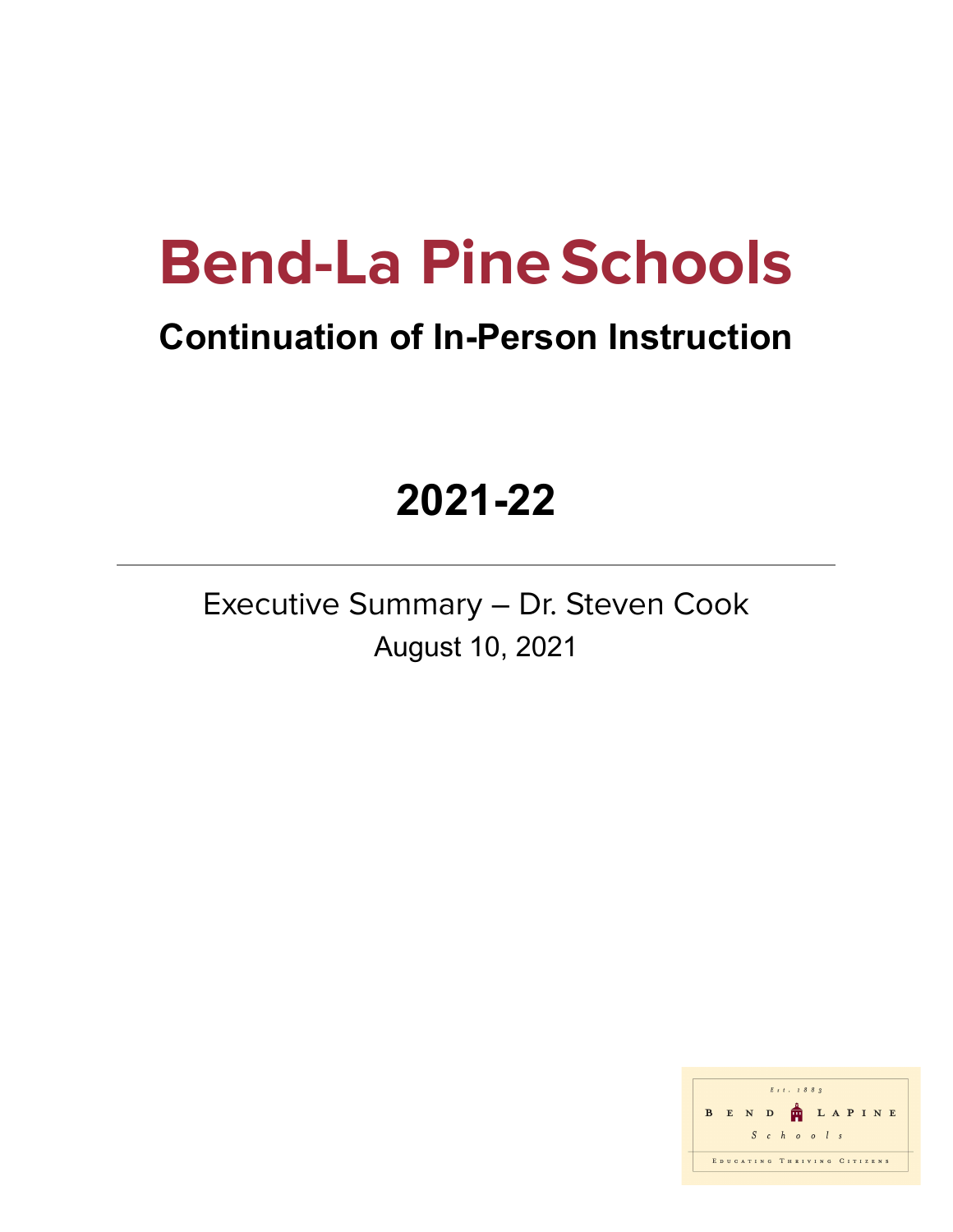| <b>Table of Contents</b>                                                      |           |  |
|-------------------------------------------------------------------------------|-----------|--|
|                                                                               |           |  |
| <b>Local Decision Making</b><br><b>Requirements in State Statute and Rule</b> | 3<br>3    |  |
| <b>Overview &amp; Authority</b>                                               | 4         |  |
| <b>COVID-19 Health &amp; Safety</b>                                           | 5         |  |
| <b>Equity</b>                                                                 | $5-6$     |  |
| <b>Advisory Health &amp; Safety Strategies</b>                                | $7 - 8$   |  |
| <b>Continuation of In-Person Instruction</b>                                  | $8 - 19$  |  |
| Appropriate Accommodations for Children                                       | 9         |  |
| Attendance                                                                    | 9         |  |
| <b>Cleaning Protocols</b>                                                     | 10        |  |
| Cohorting                                                                     | 10        |  |
| <b>Contact Tracing</b>                                                        | 11        |  |
| Equity                                                                        | 11        |  |
| Handwashing and Respiratory Etiquette                                         | 12        |  |
| Exposure, Isolation, & Quarantine                                             | $12 - 13$ |  |
| Masking - Indoors Educational Hours                                           | $13 - 14$ |  |
| Masking - Outdoors School Day                                                 | 14        |  |
| Masking - Athletics & Activities                                              | 14        |  |
| <b>Masking - School/Staff Penalties</b>                                       | 15        |  |
| Notification                                                                  | 15        |  |
| <b>Pre-Entry Screenings &amp; Contact Tracing</b>                             | 15        |  |
| <b>Physical Distancing</b>                                                    | 16        |  |
| <b>School Schedule</b>                                                        | 16        |  |
| Testing                                                                       | 17        |  |
| Vaccinations                                                                  | 17        |  |
| Ventilation                                                                   | 18        |  |
| <b>Visitors &amp; Volunteers</b>                                              | 19        |  |
| <b>Next Steps</b>                                                             | 20        |  |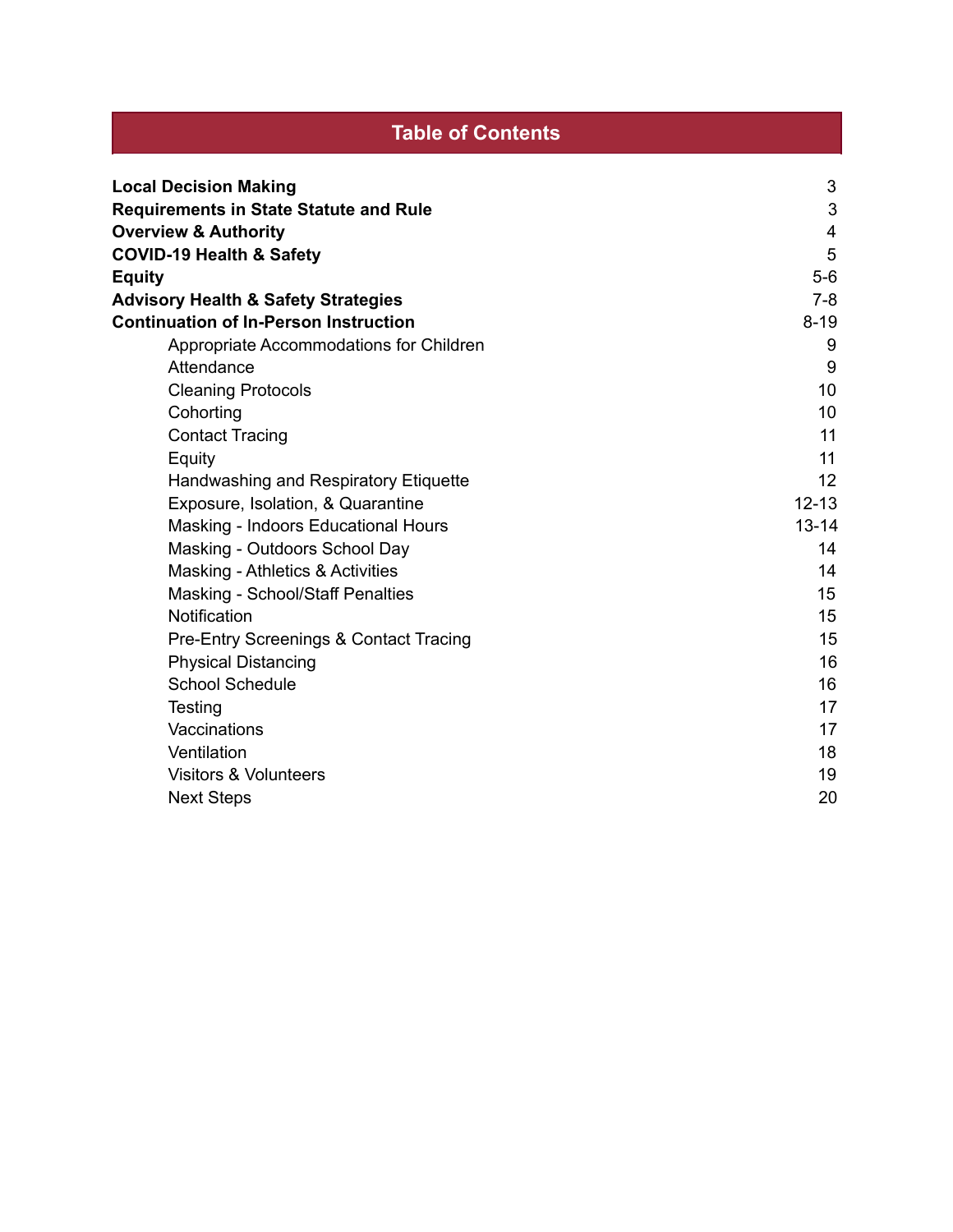#### **Bend-La Pine Schools Continuation of In-Person Instruction 2021-22 School Year**

#### **Executive Summary Dr. Steven Cook**

Re: Recommendations for 2021-2022 School Year Based on Ready Schools, Safe Learners Update

Date: August 10, 2021

The Oregon Department of Education (ODE), in collaboration with the Oregon Health Authority (OHA), released the *Ready Schools, Safe Learners Resiliency [Framework](https://www.oregon.gov/ode/students-and-family/healthsafety/Documents/Ready%20Schools%20Safe%20Learners%20Resiliency%20Framework%20for%20the%202021-22%20School%20Year.pdf) (RSSLRF) for the [2021-22](https://www.oregon.gov/ode/students-and-family/healthsafety/Documents/Ready%20Schools%20Safe%20Learners%20Resiliency%20Framework%20for%20the%202021-22%20School%20Year.pdf) School Year* on August 2, 2021. The RSSL-RF states that school districts will make decisions with their boards to determine local implementation of COVID-19 mitigation measures.

#### **Local Decision Making**

In general, RSSL-RF states that decisions regarding school health and safety reside with school and district officials. Local Public Health Authorities (LPHAs) are vital partners to advise and consult on health and safety procedures. Except where compliance is mandated by existing state law, the Resiliency Framework is advisory. Where the framework does not require a specific action by a school district, a district may choose whether to consider or implement advisory information or recommendations.

#### **Requirements in State Statute and Rule**

Existing state law and rule include the following *requirements* for schools and districts:

*Operational Plan*: Schools and districts must periodically submit to ODE a plan for operation during the 2021-2022 school year. The plan is similar, but smaller in scale, to the Operational Blueprint. The plan should be informed by community engagement and posted on the school district website (OAR [581-022-0105\)](https://secure.sos.state.or.us/oard/displayDivisionRules.action?selectedDivision=2563).

*Face Coverings Required Indoors, During the School Day:* On August 2, 2021, the Oregon Health Authority implemented a new statewide rule (OAR [333-019-1015](https://lnks.gd/l/eyJhbGciOiJIUzI1NiJ9.eyJidWxsZXRpbl9saW5rX2lkIjoxMDQsInVyaSI6ImJwMjpjbGljayIsImJ1bGxldGluX2lkIjoiMjAyMTA4MDMuNDQwODAxNjEiLCJ1cmwiOiJodHRwczovL3NlY3VyZS5zb3Muc3RhdGUub3IudXMvb2FyZC92aWV3U2luZ2xlUnVsZS5hY3Rpb24_cnVsZVZyc25Sc249MjgwMTgzJnV0bV9tZWRpdW09ZW1haWwmdXRtX3NvdXJjZT1nb3ZkZWxpdmVyeSJ9.tM_5df0cCtkx2qVROshDeXmoZ5SW60FpqAEim2ESR3w/s/979397990/br/110339932286-l)) requiring face coverings in all indoor school settings, both public and private, for all individuals two years and older, including all students, staff, contractors, volunteers and visitors. (This applies to summer school programming.) OHA has committed to review this rule monthly.

Students able, but unwilling to wear a face covering indoors, during the school day, will be denied entry and provided a free public education through Bend-La Pine Schools Online.

*COVID-19 Recovery Services*: For students experiencing disabilities who are eligible for special education, Individualized Educational Plan (IEP) teams must consider the need for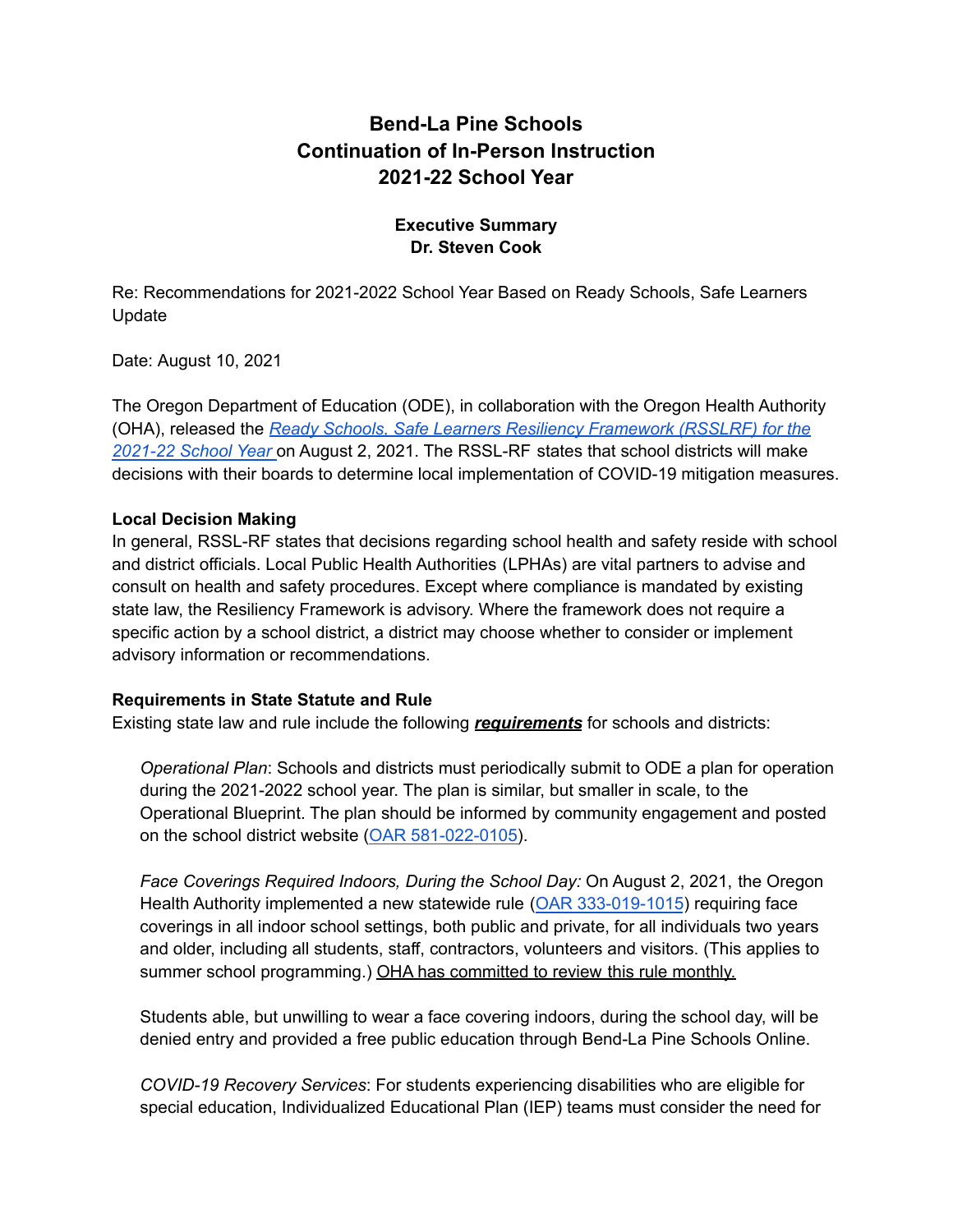individualized COVID-19 recovery services. This includes notifying parents, considering the need, and documenting decisions related to services at each initial IEP meeting or earlier, where appropriate (RSSL-RF, August 3, 2021).

*Face Coverings Required on Public Transportation*: The Centers for Disease Controls and Prevention (CDC) order for [mandatory](https://www.cdc.gov/coronavirus/2019-ncov/travelers/face-masks-public-transportation.html) use of face coverings on public transit applies to school buses until lifted by the federal government and cannot be waived by state or local authorities (CDC, Issued 2/1/2021).

#### Additionally, schools and districts *must*:

Maintain a Communicable Disease Management Plan (OAR [581-022-2220](https://secure.sos.state.or.us/oard/viewSingleRule.action?ruleVrsnRsn=145269)), exclude staff or students from school who have been exposed to COVID-19 (OAR [333-019-0010\)](https://secure.sos.state.or.us/oard/viewSingleRule.action?ruleVrsnRsn=272765), maintain health care and space that isolates sick or injured students (OAR [581-022-2320](https://secure.sos.state.or.us/oard/viewSingleRule.action?ruleVrsnRsn=250536)), meet all standard instructional time requirements in Division 22 ([OAR-581-022-0102\(30\)](https://secure.sos.state.or.us/oard/viewSingleRule.action?ruleVrsnRsn=252828)) and ([OAR](https://secure.sos.state.or.us/oard/viewSingleRule.action?ruleVrsnRsn=250536) 581- [022-2320\)](https://secure.sos.state.or.us/oard/viewSingleRule.action?ruleVrsnRsn=250536), complete an independent adoption of any digital instructional materials used as core curriculum (OAR [581-022-2350\)](https://secure.sos.state.or.us/oard/viewSingleRule.action?ruleVrsnRsn=145324), administer state assessments as required by state and federal law (**ORS 329.485**; OAR [581-022-2100](https://secure.sos.state.or.us/oard/viewSingleRule.action?ruleVrsnRsn=145236)), reinstate the 10-day drop rule for enrollment (OAR [581-023-0006\(4\)\)](https://secure.sos.state.or.us/oard/viewSingleRule.action?ruleVrsnRsn=276369), attendance and reporting practices ([OAR](https://secure.sos.state.or.us/oard/viewSingleRule.action?ruleVrsnRsn=276369) [581-023-0006\(1\)\(f\)](https://secure.sos.state.or.us/oard/viewSingleRule.action?ruleVrsnRsn=276369)) and notifications (**ORS 339.071**), and submit Safe Return to In-Person Instruction and Continuity of Services plan to ODE (OAR [581-022-0105\)](https://secure.sos.state.or.us/oard/displayDivisionRules.action?selectedDivision=2563) by August 27, 2021 to fulfill the requirements of the American Rescue Plan Elementary and Secondary School Emergency Relief (ESSER III) State plan. Additional rules can be found in the RSSL-RF document.

#### **Overview & Authority**

Changes in the amount of community transmission of COVID-19, the severity of illness associated with new variants of the SARS-CoV-2 virus that causes COVID-19, or the availability of vaccination for children younger than 12 years old may warrant changes to the state's recovery efforts during the school year. Bend-La Pine Schools' Operational Plan will be updated to reflect any changes.

Bend-La Pine Schools will continue to monitor guidance updates from the CDC, ODE, OHA, and DCPH to align this recommendation framework as needed.

Decisions about when or how Bend-La Pine Schools (BLS) will respond to an outbreak of COVID-19 involve collaboration across multiple partners. If part of or an entire school needs to close for in-person instruction as a matter of public health, it is important that educators, students, families and the general public have a clear understanding of how decisions are made and who makes those decisions.

When determining how to best support in-person learning during the 2021-22 school year, Bend-La Pine Schools will work in a collaborative manner with the Deschutes County Health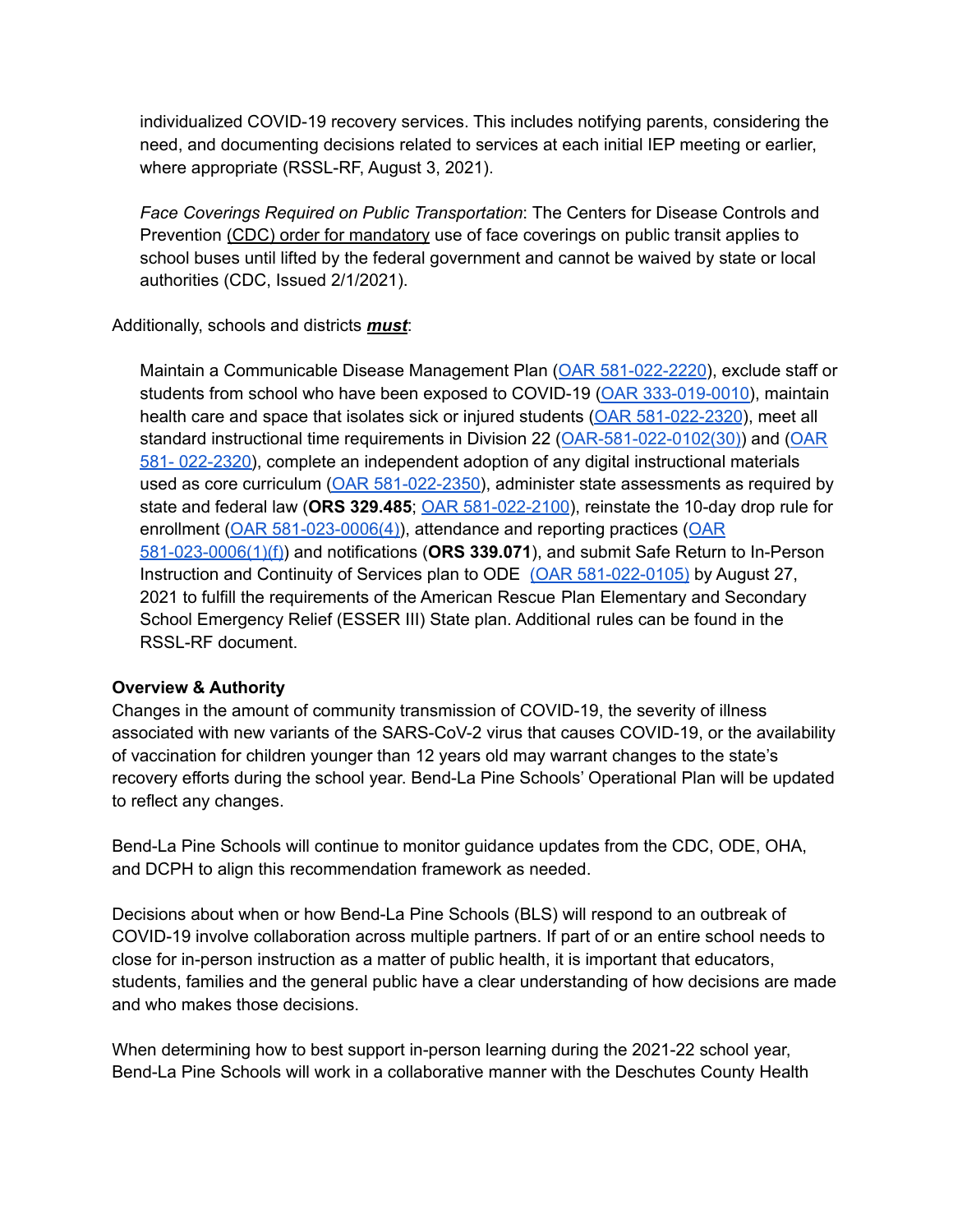Services (DCHS) as the Local Public Health Authority (LPHA). DCHS is a vital partner in advising and consulting on health and safety concerns with Bend-La Pine Schools officials.

#### **COVID-19 Health and Safety**

As Bend-La Pine Schools plans for the 2021-22 in-person school year, it is important to remember that:

- Returning all students to full-time, in-person instruction is a priority.
- Our communities will be living with the virus until there is widespread immunity.
- COVID-19 continues to change with new variants, our knowledge of mitigation efforts grows over time. For these reasons the guidance for responding to COVID-19 also changes.
- Currently, the best practices as recommended by the Centers for Disease Control (CDC), Oregon Health Authority, and Deschutes County Health Services for protecting individuals from COVID-19 are vaccination for those eligible, physical distancing, face coverings, ventilation and airflow, hand hygiene, and staying home if ill or exposed to someone with COVID-19.
- Opportunity for transmission decreases with each mitigation effort that is implemented.

As Bend-La Pine Schools plans and implements the recommendations included in the Resiliency Framework, the school district will necessarily need to consider a continuum of risk levels when all recommendations cannot be fully implemented.

District leadership will use Planning for COVID-19 Scenarios in Schools for COVID-19 as a guide for response to related illness events.

#### **Equity**

Bend-La Pine Schools is committed to promoting educational systems that support every child's identity, health and well-being, strengths and needs. Bend-La Pine Schools makes every effort to apply an equity-informed, anti-racist and anti-oppressive lens across all sections of this operational plan.

Bend-La Pine Schools remains committed to the guiding principles used throughout the COVID-19 pandemic to generate collective action and leadership for efforts to respond to COVID-19 across the school district and communities in Central Oregon. These principles are updated to reflect the current context and in conjunction with current strategic goals:

**● Ensure safety and wellness.** Prioritizing basic needs such as food, shelter, wellness, supportive relationships and support for mental, social and emotional health of students and staff. Bend-La Pine Schools' employs a Director of Social, Emotional Learning, and Mental Wellness; 25 student success educational assistants; 6 student success instructors; 31 student success clinician coordinators; a Director of Diversity, Equity, and Inclusion with a team of over 40 language specialists and culturally-specific family liaisons; and 22 nurses to support mental, social, and emotional health of students and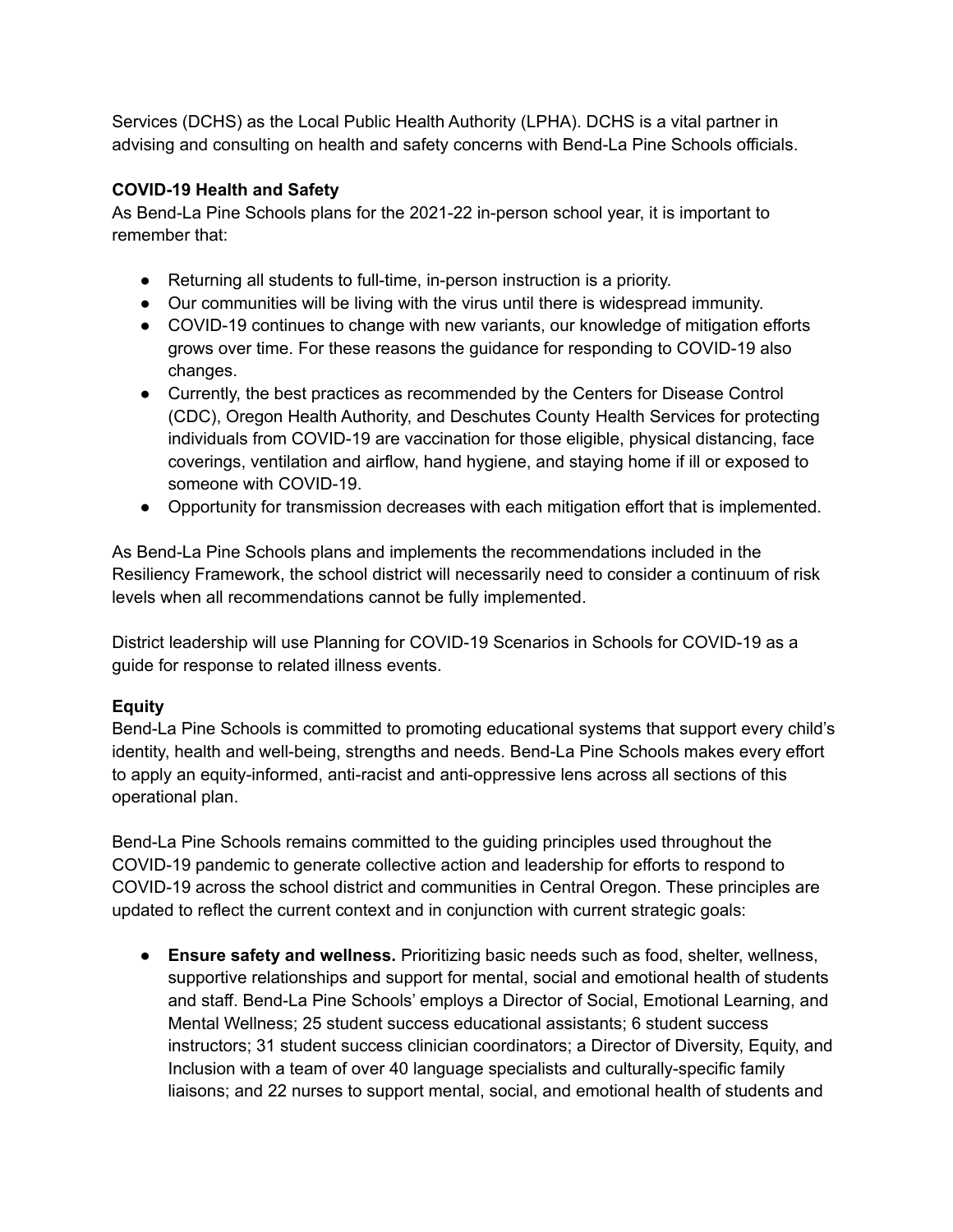staff, 14 Family Access Network advocates and 1 homeless liaison. Bend-La Pine Schools plans to continue to make free meals available to all students every school day and continue robust offerings of clubs, athletics and activities for students.

**● Center health and well-being.** Acknowledging the health and mental health impacts this past year, commit to creating learning opportunities that foster creative expression, make space for reflection and connection and center on the needs of the whole child rather than solely emphasizing academic achievement. In addition, we acknowledge the assets and strengths of our families, and the disparate impact this pandemic has had on different portions of our community. We strive to engage families actively as partners in this commitment.

Staff use Collaborative Problem Solving (CPS) tools that give students the ability to identify and articulate their concerns, hear the concerns of others, and take each others' concerns into account in working toward mutually satisfactory solutions. Bullying prevention and emotional growth messaging is weaved throughout our instruction. Clubs are active in all of our schools, offering students opportunities for involvement in numerous groups including Where Everyone Belongs (WEB), Robotics and Uni-cycling – to name a few. Bend-La Pine Schools staffs schools in ways that ensure students have access to mental and behavioral health support at school: more than 30 counselors meet with students each day at our middle and high schools, 16 school psychologists provide student support and advocacy at all elementary, middle and high schools, two full-time therapists support our highest needs students at schools in the region.

- **● Cultivate connection and relationship.** Reconnecting with one another after a year of separation can occur through quality learning experiences and deep interpersonal relationships among families, students and staff.
- **● Prioritize equity.** Recognizing the disproportionate impact of COVID-19 on our Black, indigenous, and other people of color (BIPOC) communities; students experiencing disabilities; students living in rural communities; and students and families navigating poverty and houselessness, the district will apply an equity informed, anti-racist, and anti-oppressive lens to promote culturally sustaining and revitalizing educational systems that support every child.
- **● Innovate.** Returning to school is an opportunity to improve teaching and learning by iterating on new instructional strategies, rethinking learning environments and investing in creative approaches to address unfinished learning.

#### **Advisory Health & Safety Strategies**

Key health and safety measures that have shifted from "required" to "advisory" and back to "required" for reducing the spread of COVID-19 in Bend-La Pine Schools were reviewed with a number of district stakeholder groups for input and comment throughout the pandemic. These groups included the Bend-La Pine Schools Executive Administrators and School Principals,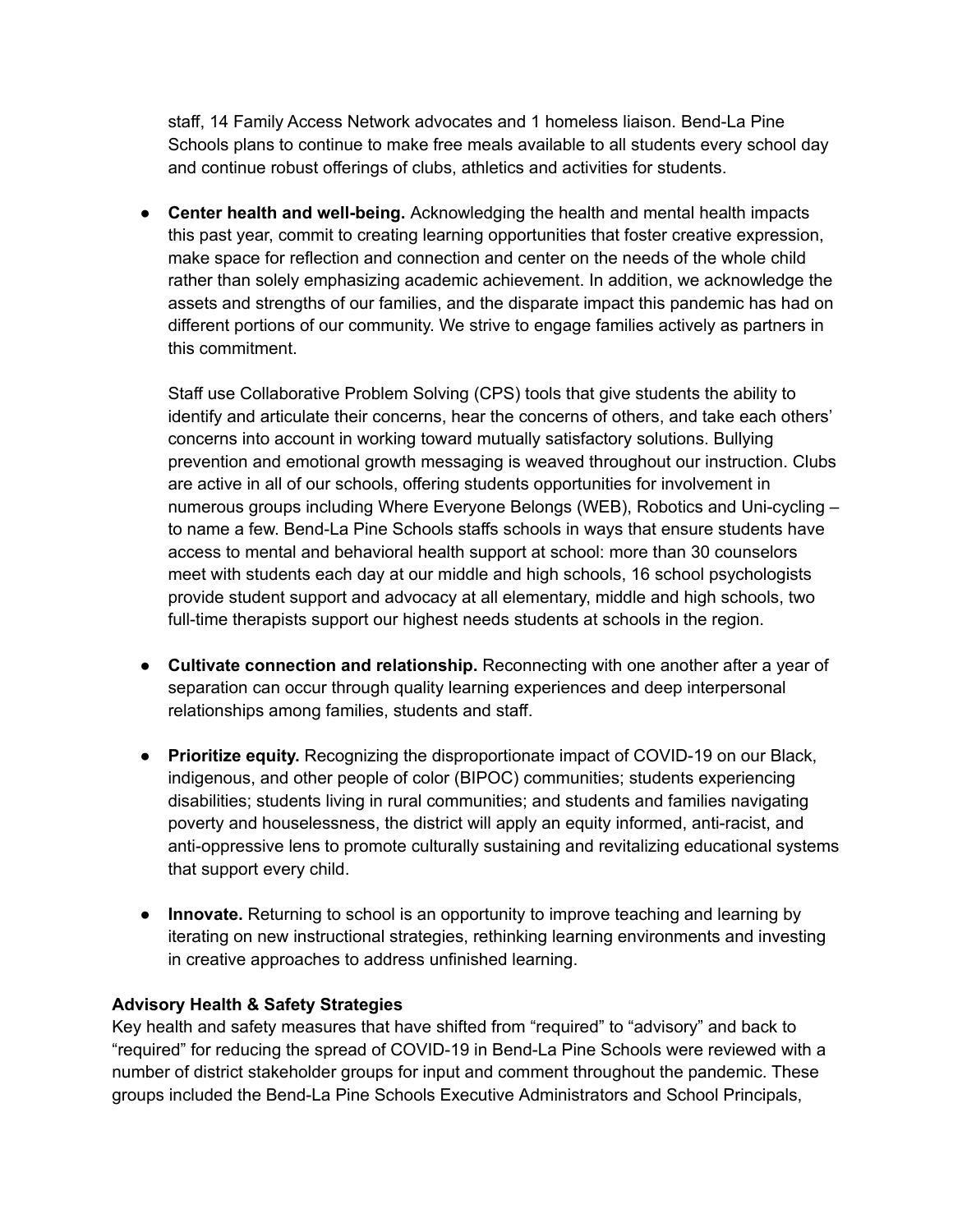Bend-La Pine Schools District Safety Leadership Team, Bend-La Pine Schools District and School Safety Committees (staff and administrators), Bend Education Association (BEA) and Oregon School Employees Association (OSEA) leaders.

Additional consultation and input was provided by the Deschutes County Health Services and local medical care providers.

Community input received via email, phone calls, during board meeting public comment and via Board Leadership Listening Sessions, has also informed our plan.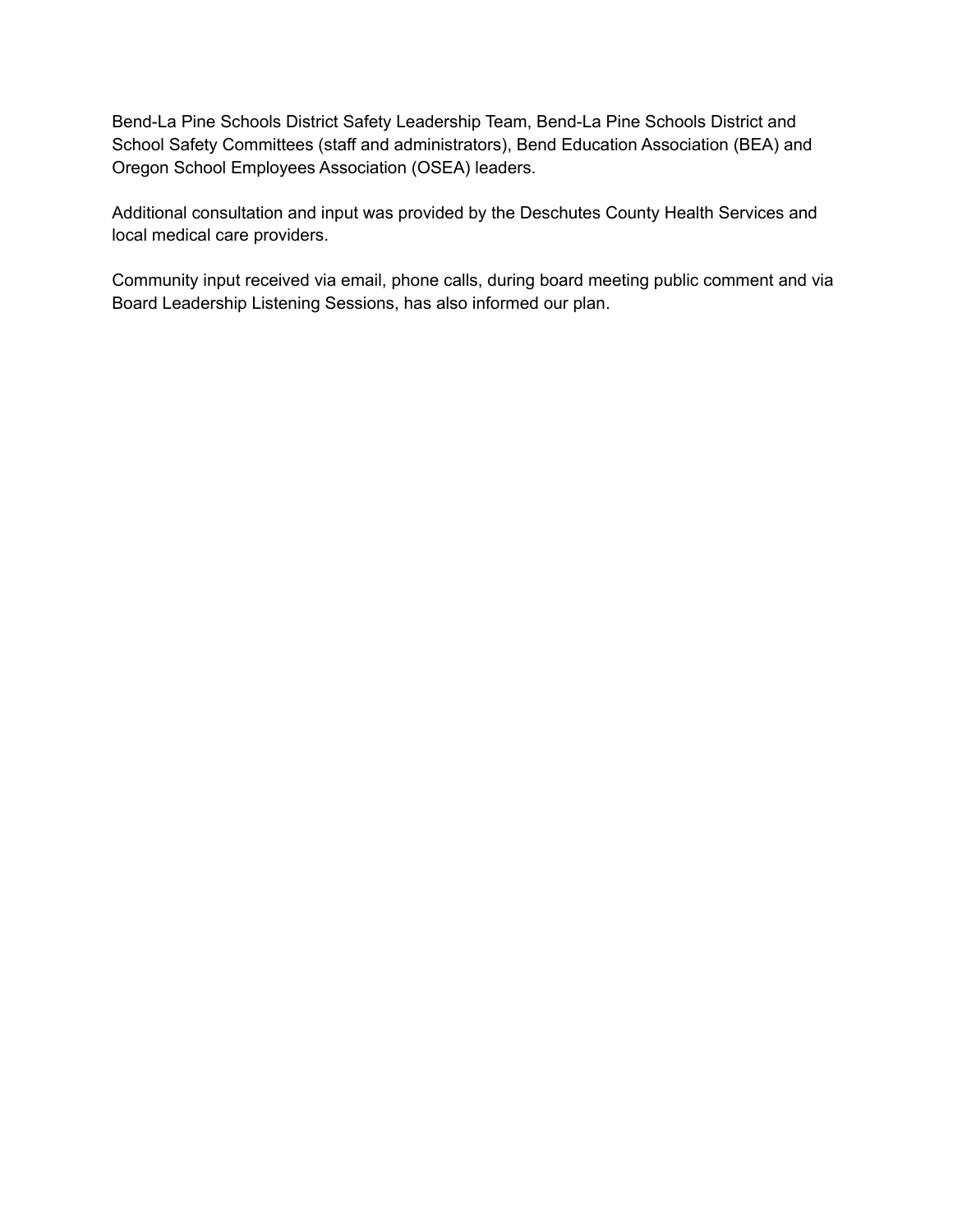#### **Bend-La Pine Schools**

Continuation of In-Person Instruction, Fall 2021

Schools are an important part of the infrastructure of communities, as they provide safe and supportive learning environments for students, employ teachers and other staff, and enable parents, guardians, and caregivers to work. Many students, staff, and caregivers are either missing or have had interruptions in services due to school building closures and virtual and hybrid learning. Evidence suggests that many K–12 schools that have strictly implemented prevention strategies have been able to safely open for in-person instruction and remain open.

Bend-La Pine Schools has, and will continue to follow, [guidance](https://www.cdc.gov/coronavirus/2019-ncov/community/schools-childcare/schools.html) for prevention strategies to help protect students, teachers, and staff, and slow the spread of COVID-19. We believe that with these prevention strategies in place and adhered to, our schools can safely remain open for in-person instruction and we can fulfill our plan for students to attend school in-person, full time, five days a week for the entire school year, while being mindful of best practices for student and staff health and safety.

This document provides an operational strategy for safe delivery of in-person instruction in K–12 schools through the integration of a package of prevention and control components:

- 1. Consistent implementation of layered prevention strategies to reduce COVID-19 transmission in schools
- 2. Consideration of indicators of community transmission to reflect levels of community risk
- 3. Phased prevention strategies based on levels of community transmission

The following public health efforts provide additional layers of COVID-19 protection in schools:

- Testing to identify individuals with a COVID-19 infection to limit transmission and outbreaks
- Vaccination for teachers and staff as soon as possible

Initial public review of this plan will take place on August 10 at the Bend-La Pine Schools Board of Directors business meeting and will be reviewed, as needed, to mitigate COVID-19 spread and avoid school closures.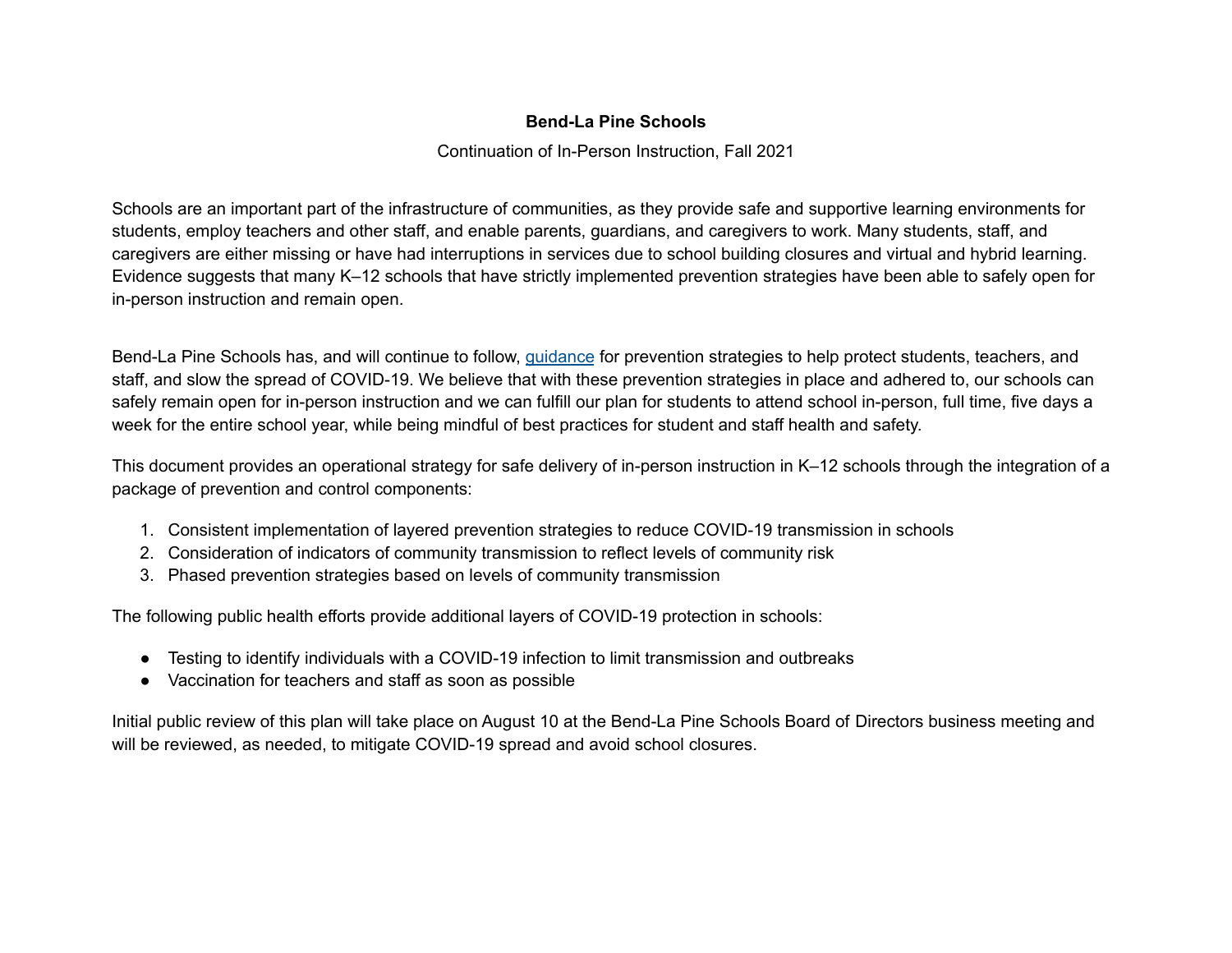| Appropriate<br>accommodations for<br>children | Administrators should consider adaptations and alternatives to prevention strategies when<br>serving people with disabilities and/or students with academic, social, and emotional needs<br>that require intervention and support while maintaining efforts to protect all children and staff<br>from COVID-19.<br>For students receiving special education services, decisions are informed according to<br>the Individuals with Disabilities Education Act (IDEA).<br>Decisions are made on a case-by-case basis by the student's Individualized Education<br>Program (IEP) or Section 504 plan teams.<br>Staff will ensure student accommodations create access to the same consistent learning<br>opportunities all students have.<br>Staff will consider allowing students with disabilities or accommodations to continue in person<br>instruction as daily routines and social interactions are key to meeting their individual learning<br>needs. |
|-----------------------------------------------|-----------------------------------------------------------------------------------------------------------------------------------------------------------------------------------------------------------------------------------------------------------------------------------------------------------------------------------------------------------------------------------------------------------------------------------------------------------------------------------------------------------------------------------------------------------------------------------------------------------------------------------------------------------------------------------------------------------------------------------------------------------------------------------------------------------------------------------------------------------------------------------------------------------------------------------------------------------|
| <b>Attendance</b>                             | A student's academic performance and/or attendance during the spring of 2020 or the<br>2020-21 school year should not be the sole determinant for decision making.<br>The 10-day drop rule will be reinstated and schools and districts must use the active and<br>inactive roll as required under OAR 581-023-0006(4).                                                                                                                                                                                                                                                                                                                                                                                                                                                                                                                                                                                                                                   |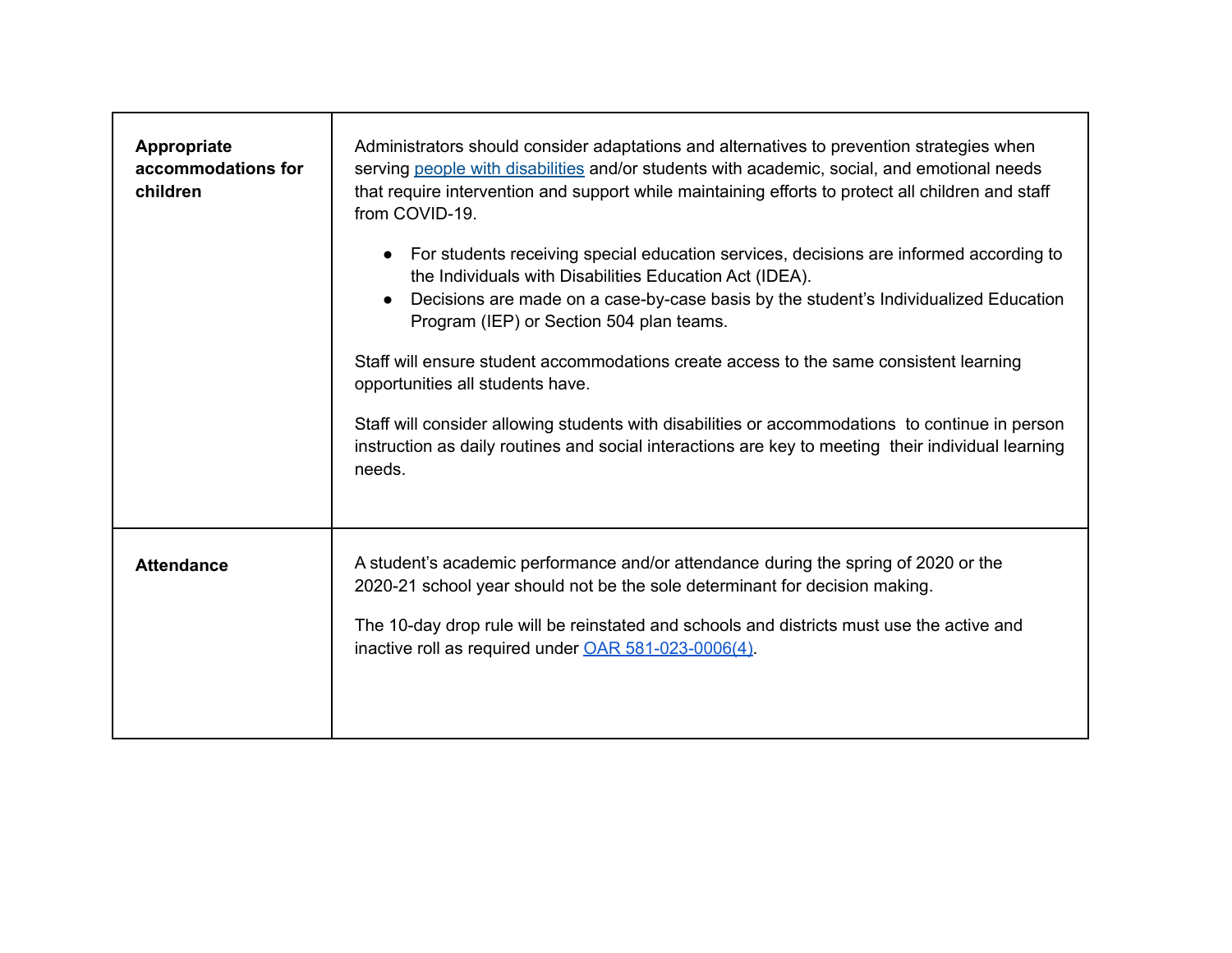| <b>Cleaning protocols</b> | District facilities will be cleaned, sanitized, and disinfected daily using District sanctioned, EPA<br>List N approved products for COVID-19.<br>Health rooms and isolation rooms will be disinfected thoroughly by the custodial staff on a<br>daily basis and after any student or staff member with COVID-19 symptoms leaves the room.<br>Transportation staff will regularly clean and disinfect buses using the approved cleaning and<br>disinfecting products and equipment on which they have been trained.                                                                                                                                                                                                                                                                                                                                                                                                                                                                                                        |
|---------------------------|----------------------------------------------------------------------------------------------------------------------------------------------------------------------------------------------------------------------------------------------------------------------------------------------------------------------------------------------------------------------------------------------------------------------------------------------------------------------------------------------------------------------------------------------------------------------------------------------------------------------------------------------------------------------------------------------------------------------------------------------------------------------------------------------------------------------------------------------------------------------------------------------------------------------------------------------------------------------------------------------------------------------------|
| <b>Cohorting</b>          | Cohorting refers to establishing a consistent grouping of students that stays together for a<br>significant portion of the school day.<br>This mitigation strategy helps to minimize the number of close contacts in an exposure event<br>between students and staff by intentionally limiting the possible number of interactions<br>students may experience during the day. Cohorting will be a strategy implemented by the<br>Bend-La Pine Schools when conditions warrant elevating the mitigation strategies due to<br>increased prevalence of community and in-school transmission of COVID-19 cases.<br>In the event that we would need to elevate our cohorting strategies, students would not be<br>placed into full-time cohort groups based on any demographic or disability criteria (e.g.,<br>students with complex medical needs, students with IEPs, students receiving language<br>services, etc.).<br>Schools may consider creating small groups within cohorts around skills and instructional<br>needs. |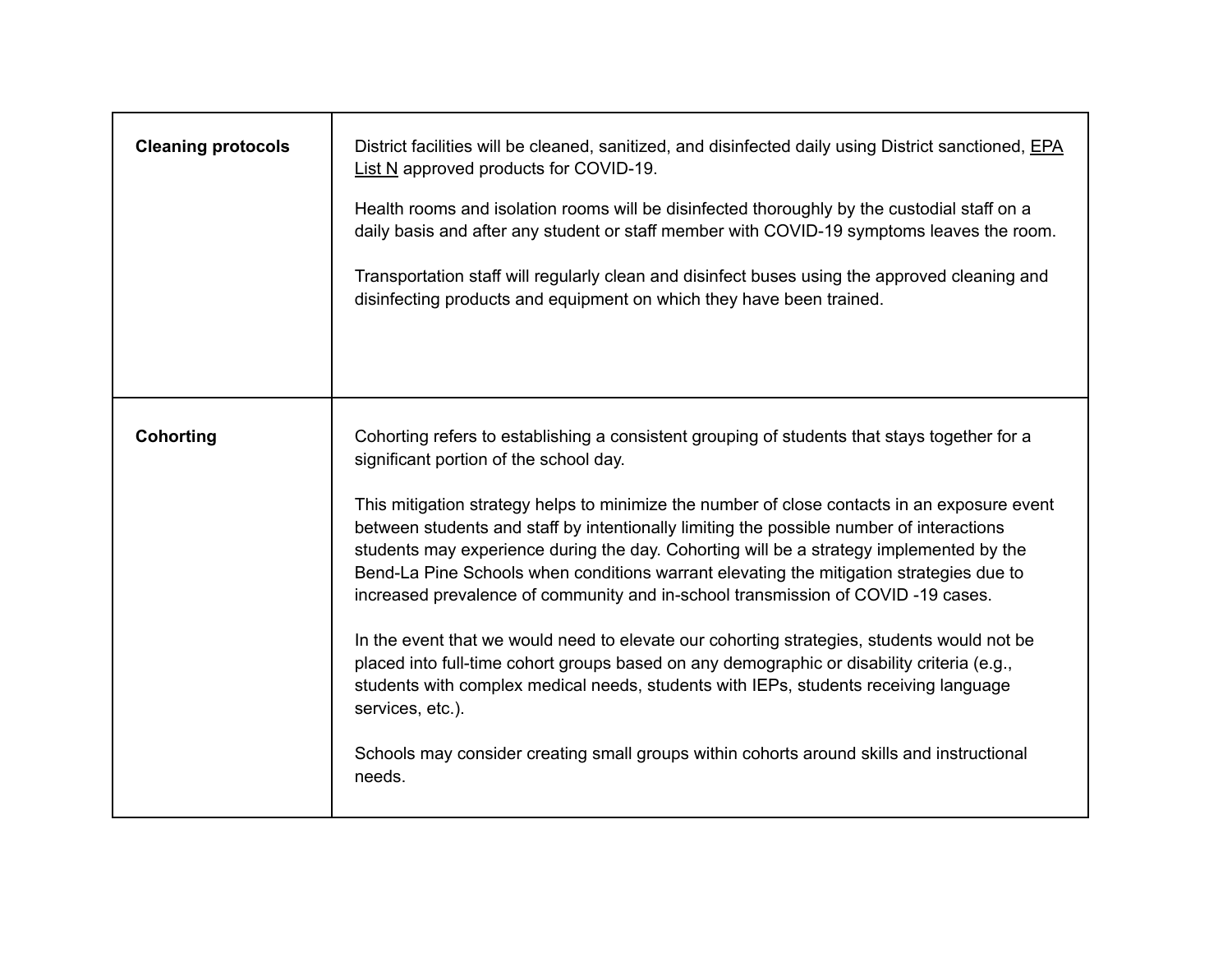| <b>Contact tracing</b> | Bend-La Pine Schools encourages staff and families to self-report to the school if they or their<br>student have symptoms of COVID-19, a positive test, or were exposed to someone with<br>COVID-19 within the last 14 days. Per HIPAA guidelines, Bend-La Pine Schools will maintain<br>privacy and confidentiality.<br>Students, teachers, and staff who have symptoms of infectious illness, such as influenza (flu)<br>or COVID-19, should stay home and be referred to their healthcare provider for testing and<br>care.<br>Bend-La Pine Schools will alert families if their student has been identified to have had<br>prolonged contact with a positive case.                                                                                                                                                                                                                     |
|------------------------|--------------------------------------------------------------------------------------------------------------------------------------------------------------------------------------------------------------------------------------------------------------------------------------------------------------------------------------------------------------------------------------------------------------------------------------------------------------------------------------------------------------------------------------------------------------------------------------------------------------------------------------------------------------------------------------------------------------------------------------------------------------------------------------------------------------------------------------------------------------------------------------------|
| <b>Equity</b>          | Health equity considerations related to the school setting are a critical part of decision-making<br>and have been considered in Bend-La Pine Schools' updated guidance for schools.<br>School administrators can promote health equity by ensuring all students, teachers, and staff<br>have resources to support physical and mental health. They will also work with parents to<br>understand concerns for their students<br>According to the CDC, people living in rural areas, people with disabilities, immigrants, and<br>people who identify as American Indian/Alaska Native, Black or African American, and<br>Hispanic or Latino have been disproportionately affected by COVID-19; these disparities have<br>also emerged among children.<br>Bend-La Pine Schools' promotes equity in learning and health, particularly for groups<br>disproportionately affected by COVID-19. |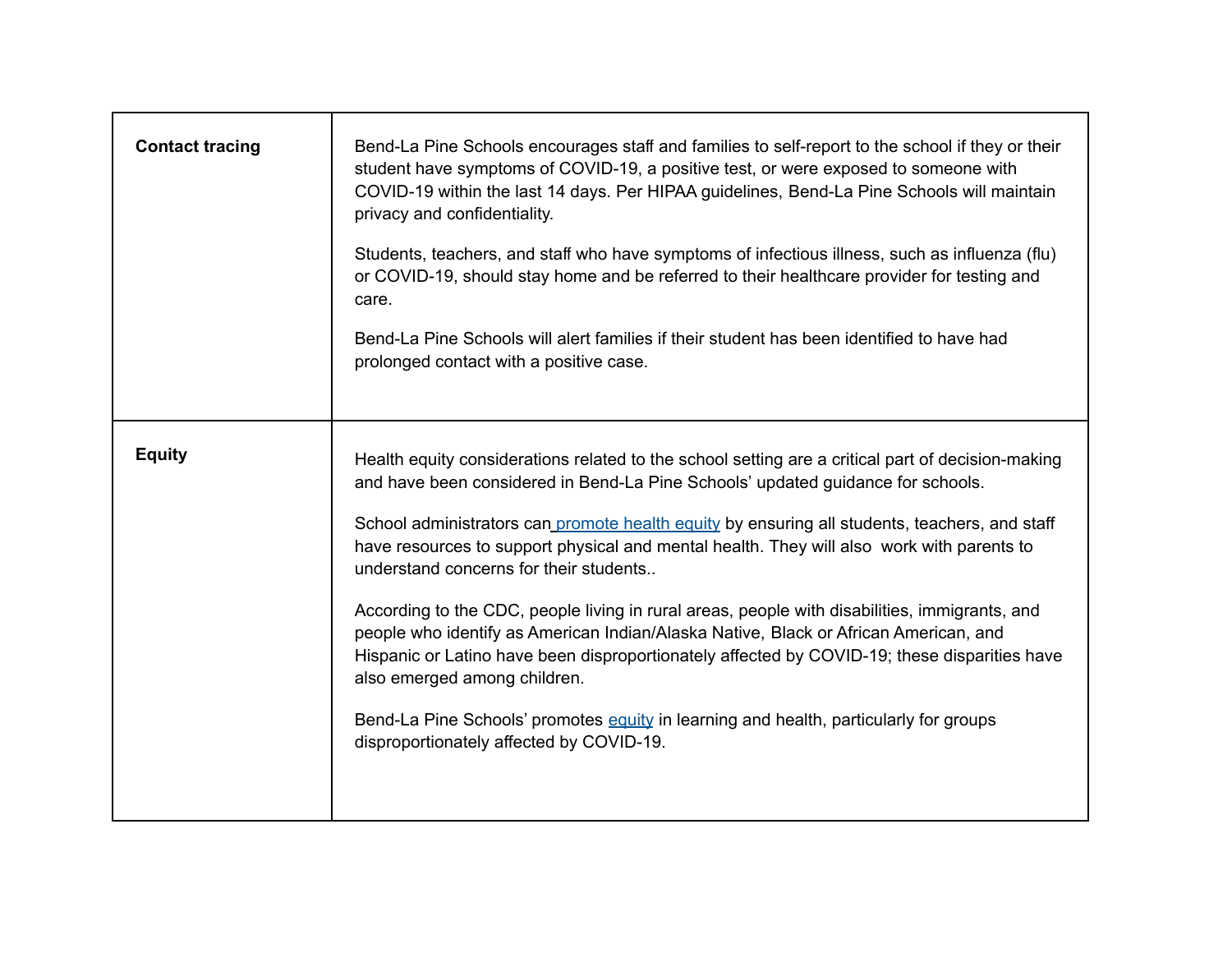| Handwashing and<br>respiratory etiquette                 | Hand hygiene and respiratory etiquette, such as covering coughs and sneezes, is<br>encouraged for staff, students and visitors. Hand sanitation stations are provided throughout<br>all district facilities.<br>Safe handwashing procedures will be posted at Bend-La Pine Schools' sites including<br>bathroom washing stations and classroom sinks.<br>Bend-La Pine Schools will continue to implement protocols and systems to ensure access to<br>soap, water, and alcohol-based hand sanitizer with at least 60% alcohol. Schools will prioritize<br>handwashing with soap and water after students or staff use the restroom and throughout the<br>day as appropriate.                                                                                                                                                                                                                                                                                   |
|----------------------------------------------------------|----------------------------------------------------------------------------------------------------------------------------------------------------------------------------------------------------------------------------------------------------------------------------------------------------------------------------------------------------------------------------------------------------------------------------------------------------------------------------------------------------------------------------------------------------------------------------------------------------------------------------------------------------------------------------------------------------------------------------------------------------------------------------------------------------------------------------------------------------------------------------------------------------------------------------------------------------------------|
| Exposure,<br><b>Quarantine &amp;</b><br><b>Isolation</b> | When an individual has been identified as a close contact to a person with COVID-19, the<br>following protocols will be followed:<br>Unchanged: An exposure is defined as a susceptible individual who has close contact (less<br>than 6 feet) for longer than 15 cumulative minutes in a day with a person who has COVID-19.<br>Unchanged: If a student or staff member is diagnosed with COVID-19, then the local public<br>health authority will be consulted to review the situation.<br>Unchanged: Fully vaccinated individuals do not need to quarantine so long as they remain<br>asymptomatic.<br>New: If a school can confirm that 6 feet of distancing was consistently maintained during the<br>school day, or 3 feet of distancing with consistent mask use was maintained during the school<br>day, then each person the confirmed case was in contact with will not need to quarantine $-$<br>this could include all members of a stable cohort. |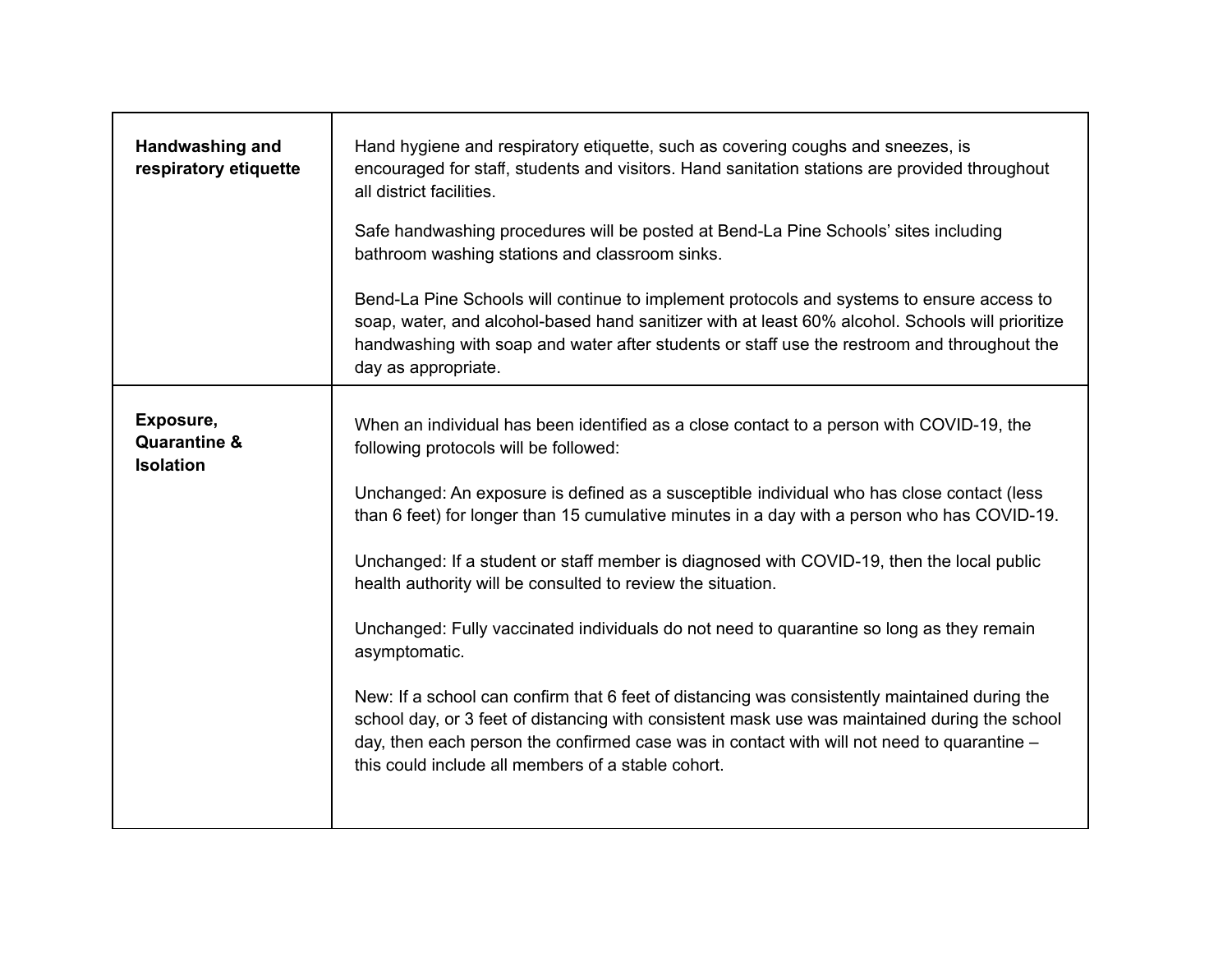|                                                      | New: K-12 Quarantine Exception: Quarantine is not necessary for:<br>Students who were within 3 or more feet of a person with COVID-19;<br>where both students were engaged in consistent and correct use of well-fitting face coverings;<br>and<br>Other K-12 school prevention strategies were in place in the K-12 school setting.<br>School and department administrators are required to exclude staff and students from school<br>whom they have reason to suspect have been exposed to COVID-19. (OAR 333-019-0010).<br>Isolation protocol will follow state and local health guidelines for response to related illness<br>events.<br>See the COVID-19 Exclusion Summary Guide for exclusion and isolation protocols for sick |
|------------------------------------------------------|--------------------------------------------------------------------------------------------------------------------------------------------------------------------------------------------------------------------------------------------------------------------------------------------------------------------------------------------------------------------------------------------------------------------------------------------------------------------------------------------------------------------------------------------------------------------------------------------------------------------------------------------------------------------------------------------------------------------------------------|
|                                                      | students and staff identified at the time of arrival or during the school day.                                                                                                                                                                                                                                                                                                                                                                                                                                                                                                                                                                                                                                                       |
|                                                      |                                                                                                                                                                                                                                                                                                                                                                                                                                                                                                                                                                                                                                                                                                                                      |
| <b>Masking - Indoors</b><br><b>Educational Hours</b> | Masks are required to be worn in all indoor shared school and work settings, during school<br>hours, for all individuals two years and older, including all students, staff, contractors,<br>volunteers and visitors, per the Oregon Health Authority's new statewide rule (OAR<br>333-019-1015).                                                                                                                                                                                                                                                                                                                                                                                                                                    |
|                                                      | Group mask breaks, full classroom mask breaks, department staff mask breaks are best done<br>outdoors where ventilation and physical distancing are maximized.                                                                                                                                                                                                                                                                                                                                                                                                                                                                                                                                                                       |
|                                                      | Masks will be made available at schools and district buildings.                                                                                                                                                                                                                                                                                                                                                                                                                                                                                                                                                                                                                                                                      |
|                                                      | Certain accommodations for medical needs or disability may be necessary.                                                                                                                                                                                                                                                                                                                                                                                                                                                                                                                                                                                                                                                             |
|                                                      |                                                                                                                                                                                                                                                                                                                                                                                                                                                                                                                                                                                                                                                                                                                                      |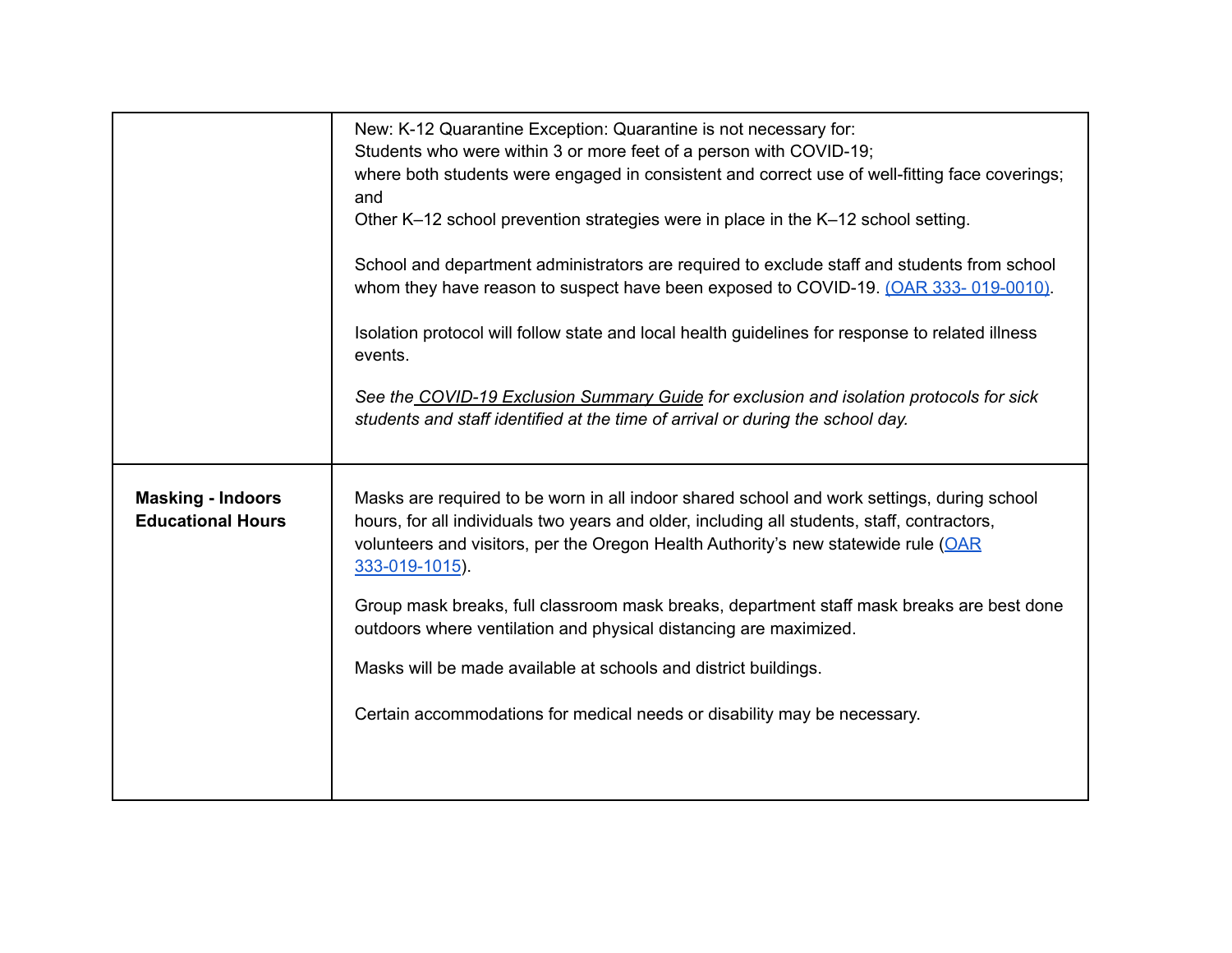|                                                    | An individual is not required to wear a mask indoors if the individual is:                                                                                                                                                                                                                                                                                                                                                                              |
|----------------------------------------------------|---------------------------------------------------------------------------------------------------------------------------------------------------------------------------------------------------------------------------------------------------------------------------------------------------------------------------------------------------------------------------------------------------------------------------------------------------------|
|                                                    | (a) Actively eating or drinking.<br>(b) Sleeping.<br>(c) Playing a musical instrument that requires using the mouth.<br>(d) Engaged in a sport during physical education class such as swimming, other water<br>sports, or a sport where wearing a mask could be a strangulation hazard such as<br>gymnastics or wrestling.<br>(e) Alone in a private office enclosed by walls on all sides with a door that is closed.<br>(f) Is under the age of two. |
| <b>Masking - Indoors</b><br><b>School Programs</b> | All youth under age 12 are required to wear a facemask when indoors, on district property, or<br>when engaged in a school program, after school hours.                                                                                                                                                                                                                                                                                                  |
| <b>Masking - Outdoors</b><br><b>School Day</b>     | Masks are not required outdoors, during the school day.<br>Per OHA rule and guidance, it is acceptable for both fully vaccinated and unvaccinated<br>students, staff, contractors, volunteers and visitors, to be outdoors without a face covering.                                                                                                                                                                                                     |
| <b>Masking - Athletics</b><br>& Activities         | Masks are recommended but not required for athletics or activities taking place outside of<br>school hours.<br>Bend-La Pine Schools indoor and outdoor athletics and activities will continue to follow all<br>OSAA guidance. Schools and athletic programs will adhere to facility capacity requirements,                                                                                                                                              |
|                                                    | per state and local fire marshal regulations.<br>Per OHA quidance, face coverings are recommended but are not required for indoor sports.                                                                                                                                                                                                                                                                                                               |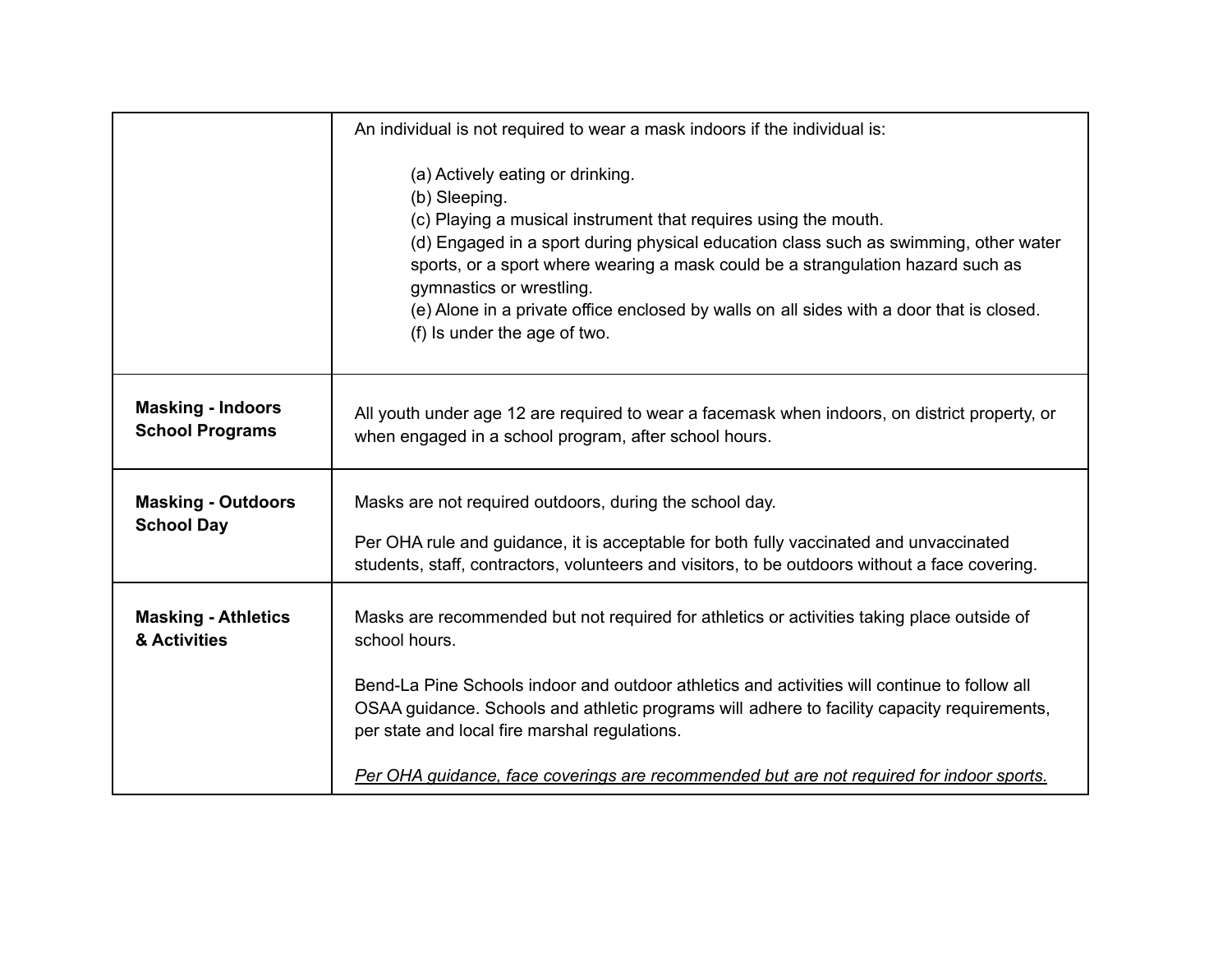| Masking -<br><b>School/Staff</b><br><b>Penalties</b>                  | A school that violates the state masking rule is subject to a civil penalty of \$500 per day per<br>violation.<br>OHA has authority/responsibility under ORS 431A.010 for additional action.<br>Licensed educators who fail to obey this rule may face additional penalties, including, but not<br>limited to, loss of license. |
|-----------------------------------------------------------------------|---------------------------------------------------------------------------------------------------------------------------------------------------------------------------------------------------------------------------------------------------------------------------------------------------------------------------------|
| <b>Notification</b>                                                   | When schools or departments become aware that a person with COVID-19 has been present<br>in our facilities, we will communicate with identified affected school families and/or staff.                                                                                                                                          |
| <b>Pre-Entry</b><br><b>Screenings &amp;</b><br><b>Contact Tracing</b> | Staff will follow procedures established regarding observation of students/staff with COVID-19<br>symptoms.<br>Students/staff identified as close contacts to a COVID-19 positive case will follow ODE/OHA<br>Planning for COVID-19 Scenarios in Schools Guidance.                                                              |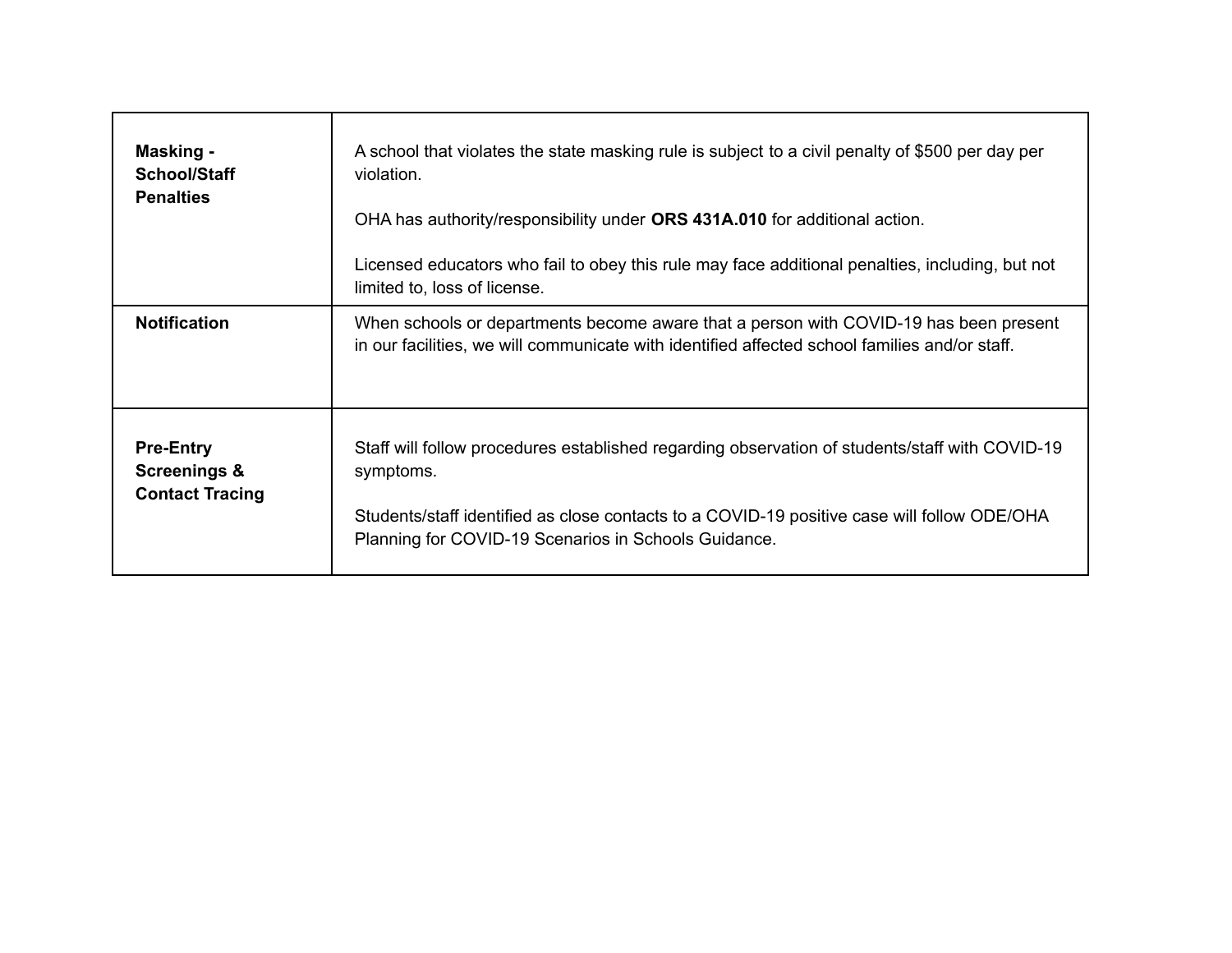| <b>Physical Distancing</b> | Staff will promote physical distancing by doing the following when possible:<br>Support physical distancing in all daily activities and instruction, maintaining at least 3<br>feet between individuals to the extent possible. Maintaining physical distancing should<br>not preclude return to full-time, in-person instruction for all students.<br>Consider physical distancing requirements when setting up learning and other spaces,<br>arranging spaces and groups to allow for and encourage at least 3 feet of physical<br>distancing.<br>Physical distancing of desks, floor markers, and one-way traffic are no longer<br>required, but personal distance preferences will continue to be respected.<br>Students and staff who have not been vaccinated are strongly advised to maintain<br>physical distance (avoiding hugs, handshakes, prolonged proximity under 3 feet to the<br>extent possible) in addition to wearing a face mask.<br>Meals may be consumed outdoors, to the extent possible.<br>Students, staff, and visitors will be asked to be mindful of physical distancing. |
|----------------------------|-------------------------------------------------------------------------------------------------------------------------------------------------------------------------------------------------------------------------------------------------------------------------------------------------------------------------------------------------------------------------------------------------------------------------------------------------------------------------------------------------------------------------------------------------------------------------------------------------------------------------------------------------------------------------------------------------------------------------------------------------------------------------------------------------------------------------------------------------------------------------------------------------------------------------------------------------------------------------------------------------------------------------------------------------------------------------------------------------------|
| <b>School Schedule</b>     | Bend-La Pine Schools plans to open all schools face-to-face at full capacity, five days per<br>week. For students who must be absent due to illness or school closure, due to COVID-19<br>spread, the District will provide access to learning.                                                                                                                                                                                                                                                                                                                                                                                                                                                                                                                                                                                                                                                                                                                                                                                                                                                       |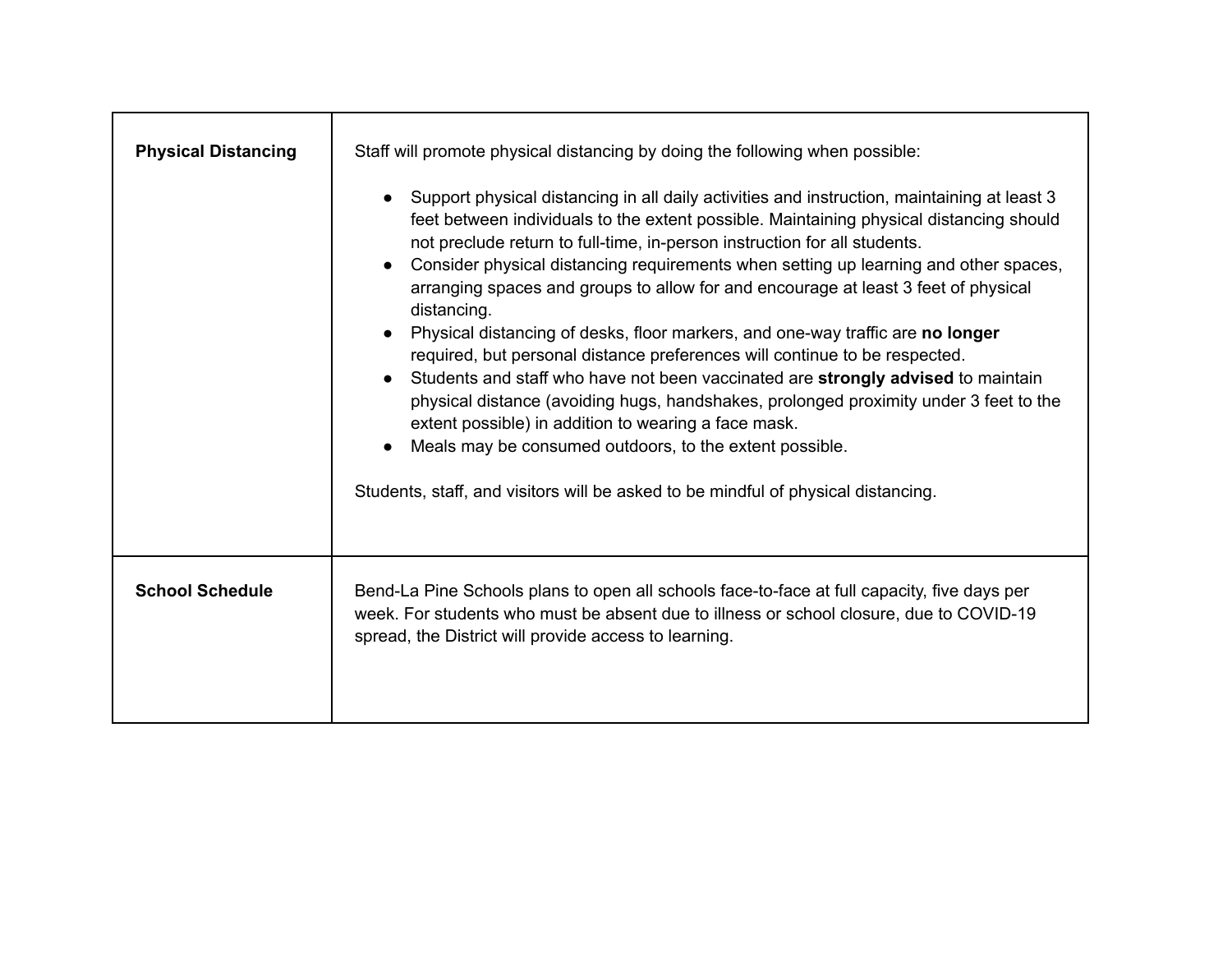| <b>Testing</b>      | The district will offer COVID-19 testing opportunities for students or staff who develop<br>symptoms at school or are exposed to COVID-19 at school.<br>The district will continue to partner with local medical professionals and the local health<br>authority to share information with families and staff regarding testing site locations.                                                                                                                                                                                                                                                                                                                                                                                                                                                                                                                                                                                                                                                                                                                                                                                                                                                                                                                                                                                                                                                                                                                                                           |
|---------------------|-----------------------------------------------------------------------------------------------------------------------------------------------------------------------------------------------------------------------------------------------------------------------------------------------------------------------------------------------------------------------------------------------------------------------------------------------------------------------------------------------------------------------------------------------------------------------------------------------------------------------------------------------------------------------------------------------------------------------------------------------------------------------------------------------------------------------------------------------------------------------------------------------------------------------------------------------------------------------------------------------------------------------------------------------------------------------------------------------------------------------------------------------------------------------------------------------------------------------------------------------------------------------------------------------------------------------------------------------------------------------------------------------------------------------------------------------------------------------------------------------------------|
| <b>Vaccinations</b> | Bend-La Pine Schools recognizes that the best approach to preventing the spread of<br>COVID-19 is a layered defense of protective measures, with the COVID-19 vaccination being<br>the best defense in protecting individuals from contracting COVID-19 and preventing the<br>spread of the virus to others.<br>Students and staff are not required to get COVID-19 related vaccinations in order to attend or<br>be employed at Bend-La Pine Schools. In the event of a COVID-19 exposure, students and<br>staff may voluntarily disclose their vaccine status and the quarantine time period will not be<br>required, so long as the individuals remain asymptomatic.<br>Bend-La Pine Schools acknowledges that the opportunity for vaccination is currently only<br>approved for adults and children over the age of 12. Additionally, some staff, students, and<br>community members may not or cannot be vaccinated due to medical, religious or personal<br>reasons.<br>When vaccines become available to those under the age of 12, Bend-La Pine Schools will<br>partner with medical partners to provide space, through Facility Use Agreements, for<br>COVID-19 vaccination clinics at no charge. Bend-La Pine Schools will support communication<br>of COVID-19 youth vaccination clinic information to staff, students and families. Bend-La Pine<br>Schools will require parent/guardian consent for release from school to on-site vaccine clinics<br>that take place during the school day. |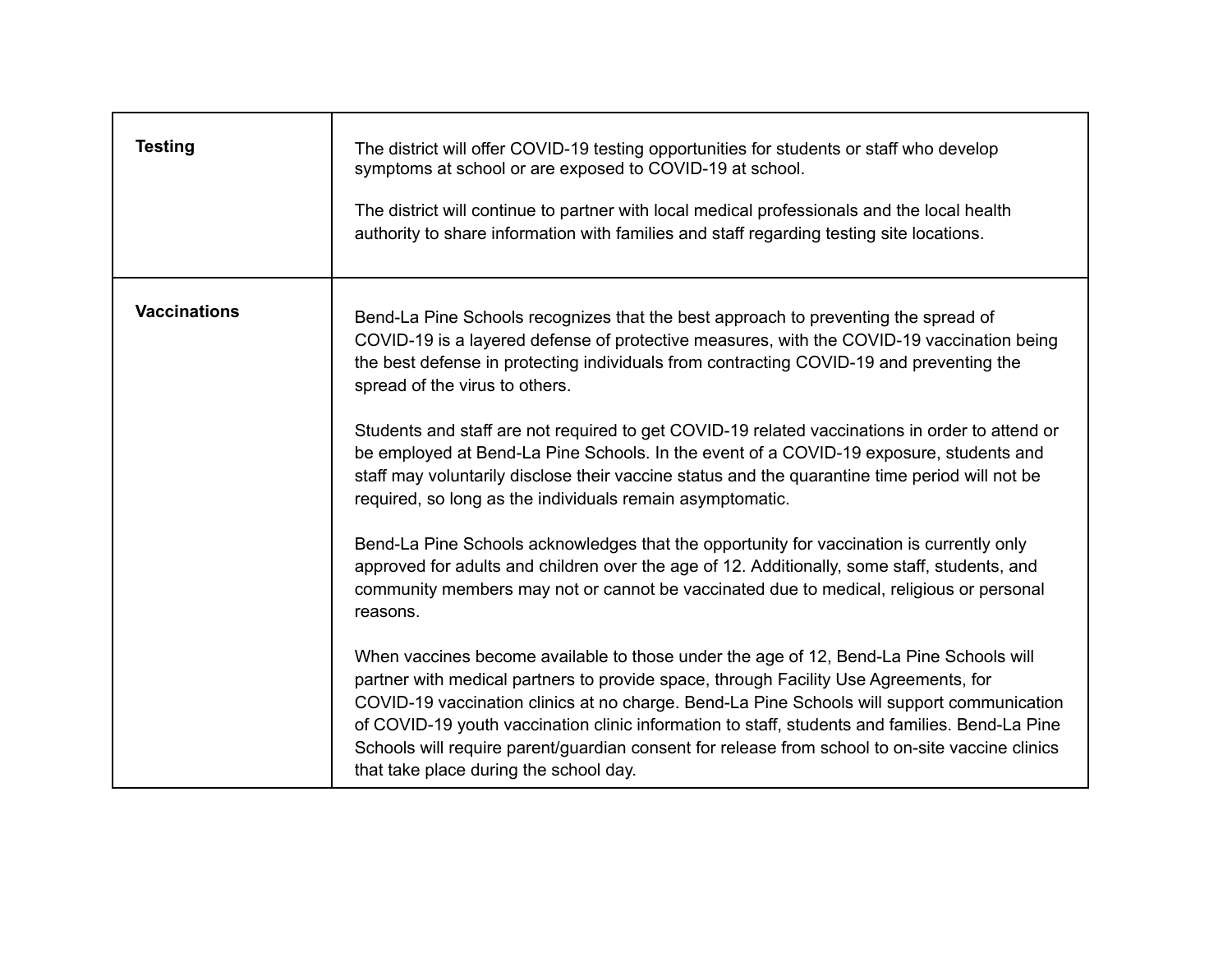| <b>Ventilation</b> | Bend-La Pine Schools will continue to ensure effective ventilation and improve the indoor air<br>quality in schools and facilities by:                                                                                                                                                                                                                   |
|--------------------|----------------------------------------------------------------------------------------------------------------------------------------------------------------------------------------------------------------------------------------------------------------------------------------------------------------------------------------------------------|
|                    | Continuing to increase the amount of fresh outside air that is introduced into the<br>system.                                                                                                                                                                                                                                                            |
|                    | Exhausting air from indoors to the outside.<br>Maintaining a climate level that balances comfort and safety within a classroom and<br>building.                                                                                                                                                                                                          |
|                    | Cleaning the air that is recirculated indoors with effective filtration methods (HEPA<br>filters) to remove virus-containing particles from the air. District maintenance staff will<br>continue to monitor and replace air filters in buildings as needed to maintain<br>appropriate levels of filtration.                                              |
|                    | Adhering to fire code regulations when opening doors and windows for additional air<br>circulation. Fire rated doors will not be propped open for air circulation purposes.<br>Continuing to monitor air quality during wildfire season to provide guidance on air<br>circulation requirements in schools and buildings, to mitigate hazardous smoke/air |
|                    | from entering building HVAC systems.<br>• Air handlers run with MERV-13 filters.                                                                                                                                                                                                                                                                         |
|                    | When outdoor air quality index exceeds 101:                                                                                                                                                                                                                                                                                                              |
|                    | Windows will be closed.                                                                                                                                                                                                                                                                                                                                  |
|                    | When outdoor air quality index exceeds 201:<br>Students are required to remain indoors for PE, recess, lunch, etc.                                                                                                                                                                                                                                       |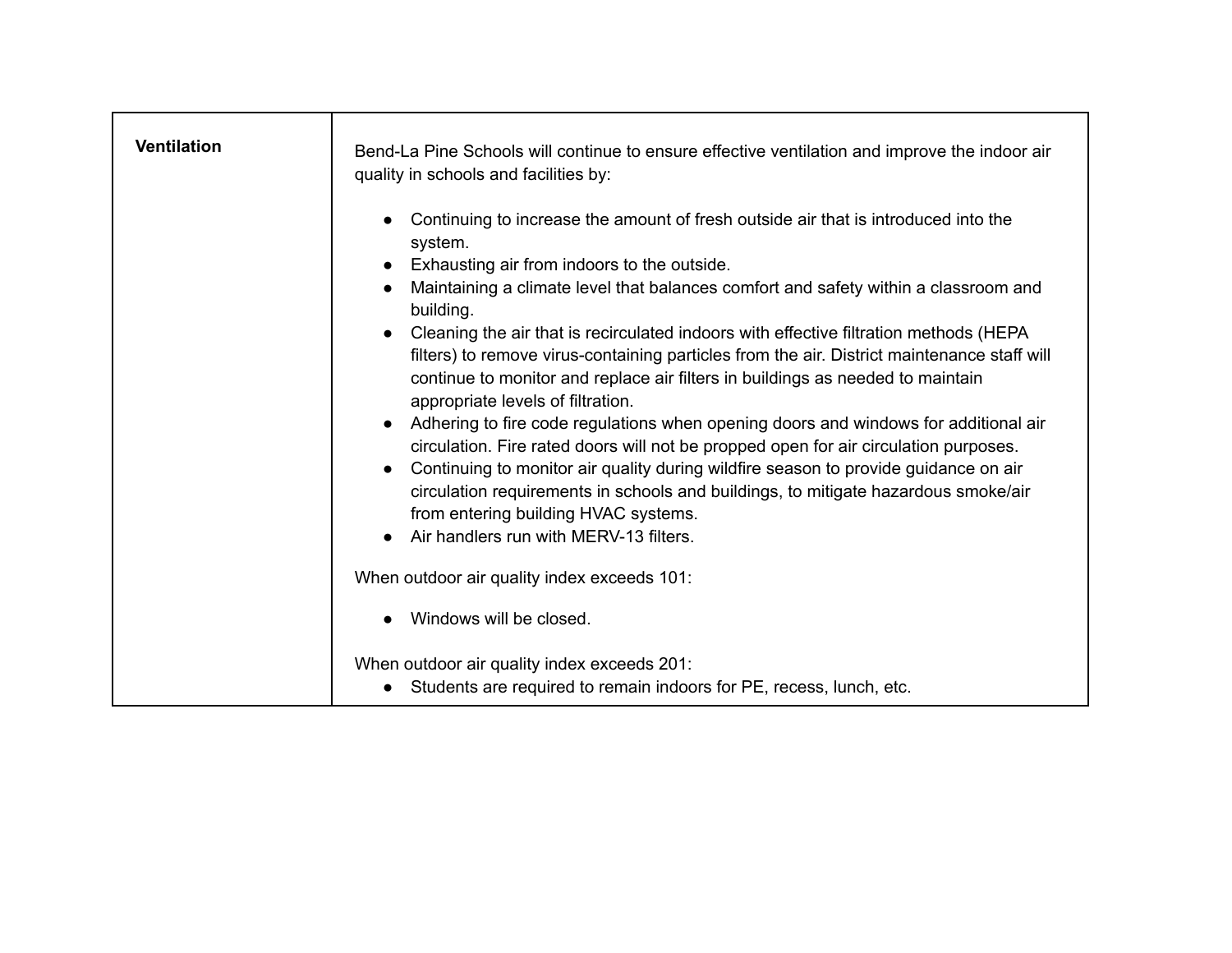| <b>Visitors &amp; Volunteers</b> | Bend-La Pine Schools will allow limited approved volunteer access to essential, fully<br>vaccinated, masked persons when there is moderate, substantial or widespread COVID-19<br>community transmission, per Superintendent, or designee, approval and KCA-AR.<br>Bend-La Pine Schools will allow, beyond the school lobby, all visitors and volunteers who are |
|----------------------------------|------------------------------------------------------------------------------------------------------------------------------------------------------------------------------------------------------------------------------------------------------------------------------------------------------------------------------------------------------------------|
|                                  | fully vaccinated and masked when there is minimal COVID-19 community transmission, per<br>KK-AR and KCA-AR.                                                                                                                                                                                                                                                      |
|                                  | Schools should not limit access for direct service providers, but can ensure<br>compliance with school visitor policies.<br>Schools should continue to emphasize the importance of staying home when sick.<br>Anyone, including volunteers, who have symptoms of infectious illness, such as flu or<br>COVID-19, should stay home and seek testing and care.     |
|                                  | Schools may allow for outdoor family visitors for calendared school-wide events.                                                                                                                                                                                                                                                                                 |